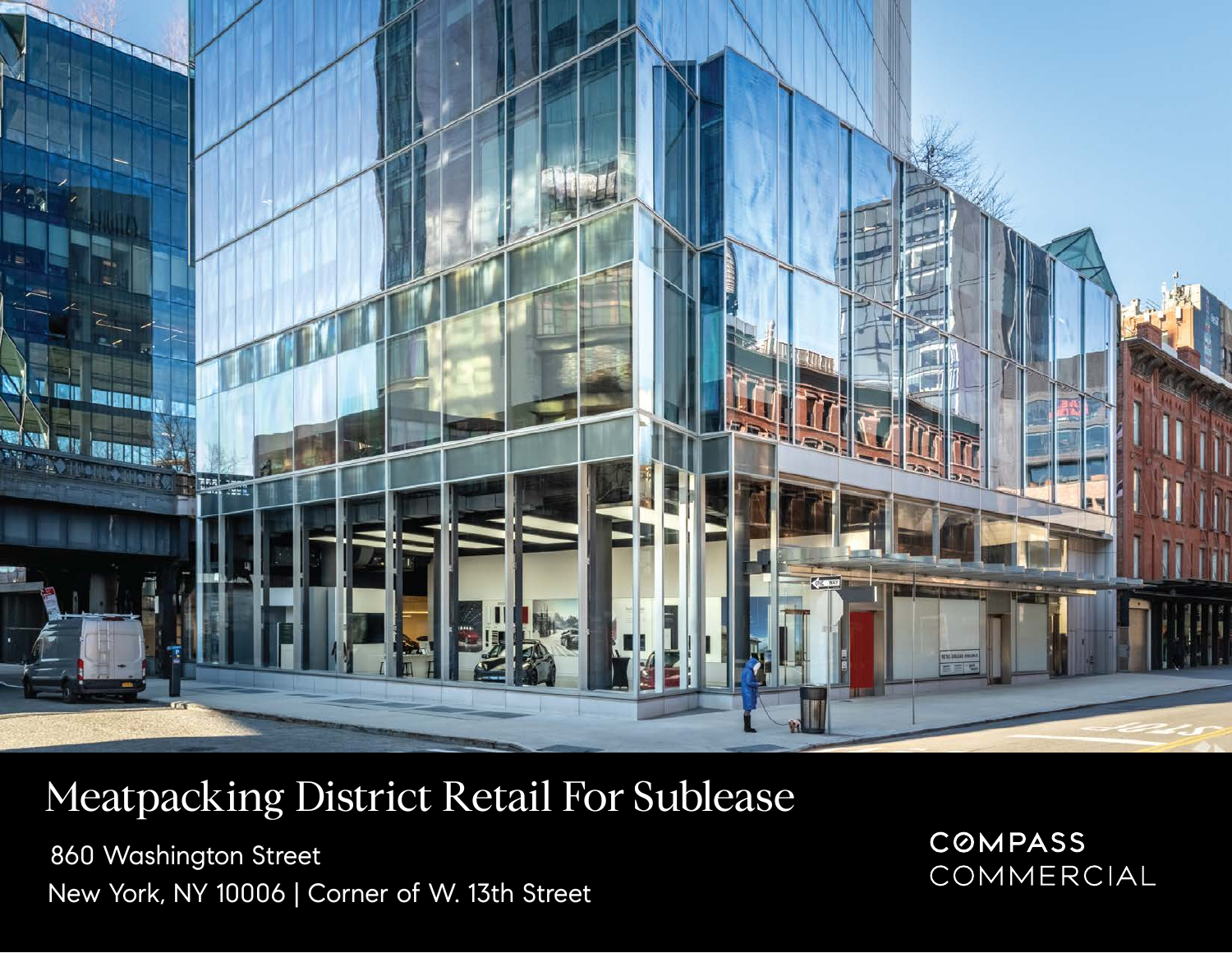### Meatpacking District Retail For Sublease

860 Washington Street

New York, NY 10006 | Corner of W. 13th Street

| <b>Size</b>                   |                                                                                                                                                                                                                     | <b>Ceiling Height</b> |
|-------------------------------|---------------------------------------------------------------------------------------------------------------------------------------------------------------------------------------------------------------------|-----------------------|
| <b>Ground Floor</b>           | 10,967 sf                                                                                                                                                                                                           | 24'                   |
| Basement                      | 5,115 sf                                                                                                                                                                                                            |                       |
| Frontage                      | 80' on Washington Street<br>117' on W. 13th Street                                                                                                                                                                  |                       |
|                               |                                                                                                                                                                                                                     |                       |
| Neighboring<br><b>Tenants</b> | The Standard Hotel, The Highline,<br>Diane Von Furstenberg, Samsung,<br>Genesis dealership, Intersect by<br>Lexus, Rag & Bone, Vans, Bond No. 9,<br>Paige, Patagonia, All Saints, Vince,<br>Jeffrey, Giorgio Armani |                       |
| Term                          | Initial term lease expiration<br>January 31, 2028                                                                                                                                                                   |                       |

#### **COMPASS** COMMERCIAL

#### **Highlights**

- Ground floor retail of a recently built luxury boutique office building
- $\cdot$  Near the Highline



Information provided has been obtained from sources we believe reliable. Landlord makes no representations as to the accuracy of these plans and recipients should not rely on their accuracy. Recipients to verify any and all accuracy of information. All sizes are approximate and are subject

Brett Weinblatt M: 410.961.1601 brett.weinblatt@compass.com Ralph Hanan M: 908.433.6624 ralph.hanan@compass.com

[www.compasscrenyc.com](http://www.compasscrenyc.com)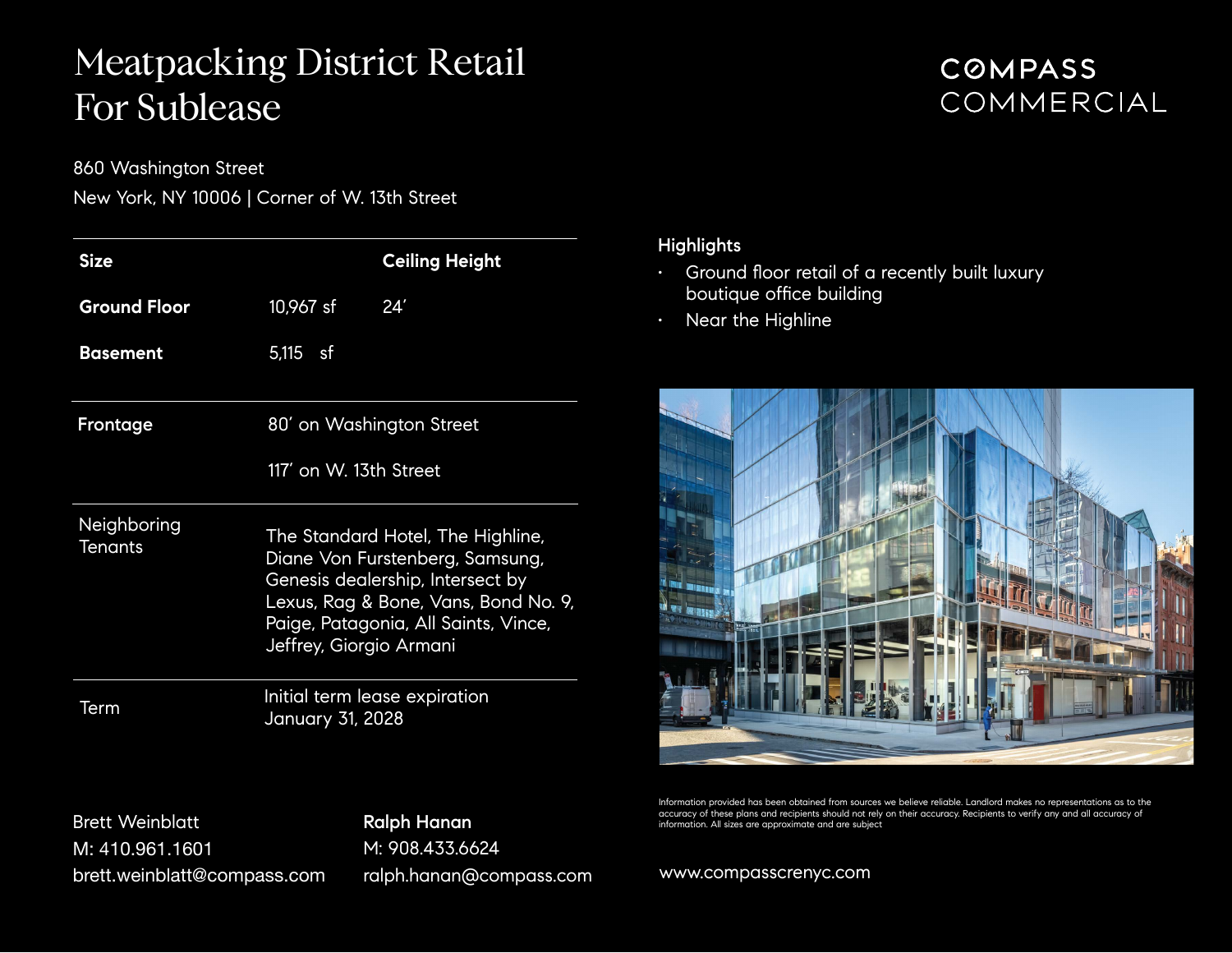# Floor Plan

### COMPASS COMMERCIAL

860 Washington Street, New York, NY 10006 | Corner of W. 13th Street



WEST 13TH STREET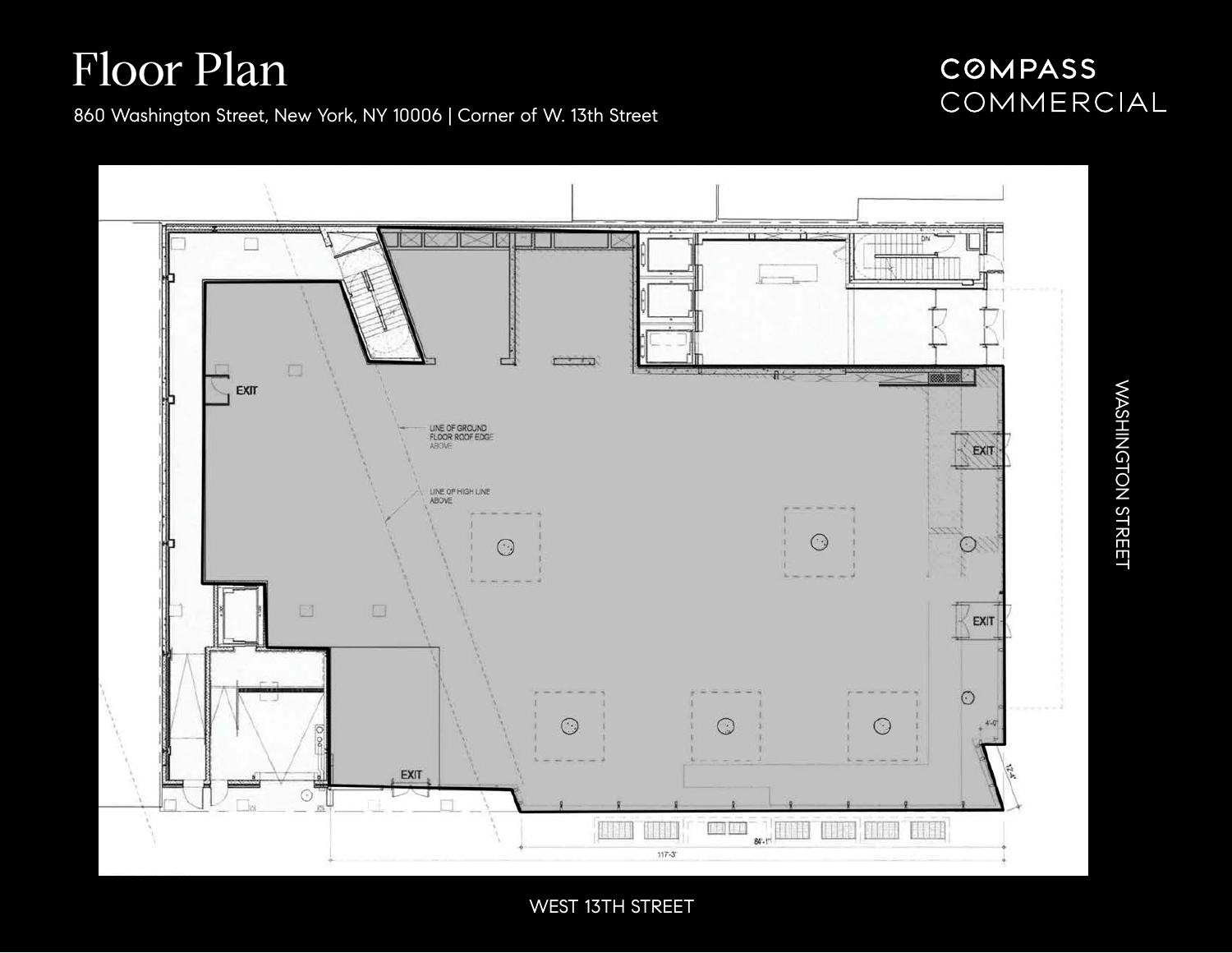## Meatpacking District Retail For Sublease

80 Washington Street, New York, NY 10006 | Corner of W. 13th Street



COMMERCIAL